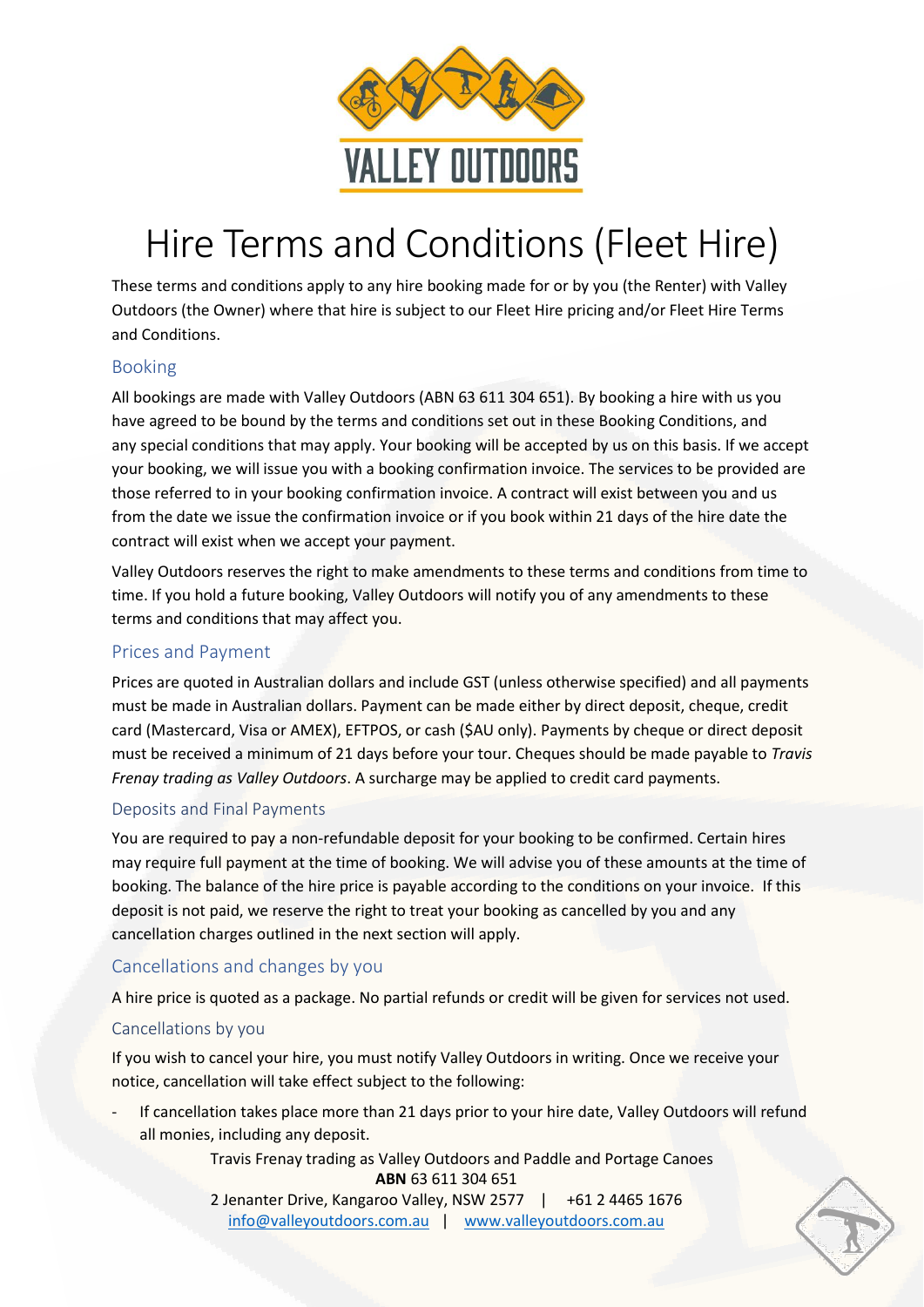

- If cancellation takes place less than 21 days prior to your hire date, Valley Outdoors will hold the deposit amount as a credit. This credit is transferable but is not redeemable for cash.
- If cancellation takes place less than 7 days or less prior to your hire date, 50% of the hire price will be forfeited.
- If cancellation takes place 36 hours or less prior to your hire date, 100% of the hire price will be forfeited.

Any amount forfeited, which has not then been paid to Valley Outdoors by you, may be recovered from you by us as a debt due and payable.

Failure to attend a hire will result in loss of hire fare. Late arrival for your hire may result in forfeiture of hire fare. If a hire is cancelled by you after commencement, no refund will apply.

## Changes by You

To avoid disappointment, notify us of any changes to your booking as early as possible. We will endeavour to accommodate changes to your booking and additional requests, but any changes are at the discretion of Valley Outdoors and are subject to range of factors.

If you wish to make amendments to your hire arrangements, you must notify Valley Outdoors in writing. Any requested amendment to hire arrangements is subject to availability and at the discretion of Valley Outdoors. Amendments to your hire arrangements may incur an administration fee and you will be liable for any increase in operational expenses or price variation occasioned by the amendment.

## Cancellations and changes by Valley Outdoors

From time to time, we may have to, and reserve the right to, cancel or vary hires (including but not limited to start and finish times, locations, pricing, inclusions, or itinerary). For Renter's who have hires that are cancelled by Valley Outdoors for any reason other than a Force Majeure Event will normally be offered a credit for a future hire. If this is not agreeable to you, you may request a refund.

We will not be liable for, and you will have no right to claim compensation for any injury, loss, expense or damage, or for any loss of time or inconvenience, or other additional expenses incurred (either directly or consequentially) on or by virtue of any cancellation or variation of any Valley Outdoors hire. Any additional expenses or other losses relating to your booking or the hire (including but not limited to cancellations, extra expenses, or third party claims) remain your sole responsibility.

The total amount of any refund is limited to the tour price paid by you.

If we cancel a hire after commencement, a partial refund may apply.

#### Force Majeure

A "Force Majeure Event" includes but is not limited to: acts of God; war; civil commotion; riot; blockade or embargo; explosion; breakdown; union dispute; earthquake; epidemic, pandemic or

> Travis Frenay trading as Valley Outdoors and Paddle and Portage Canoes **ABN** 63 611 304 651

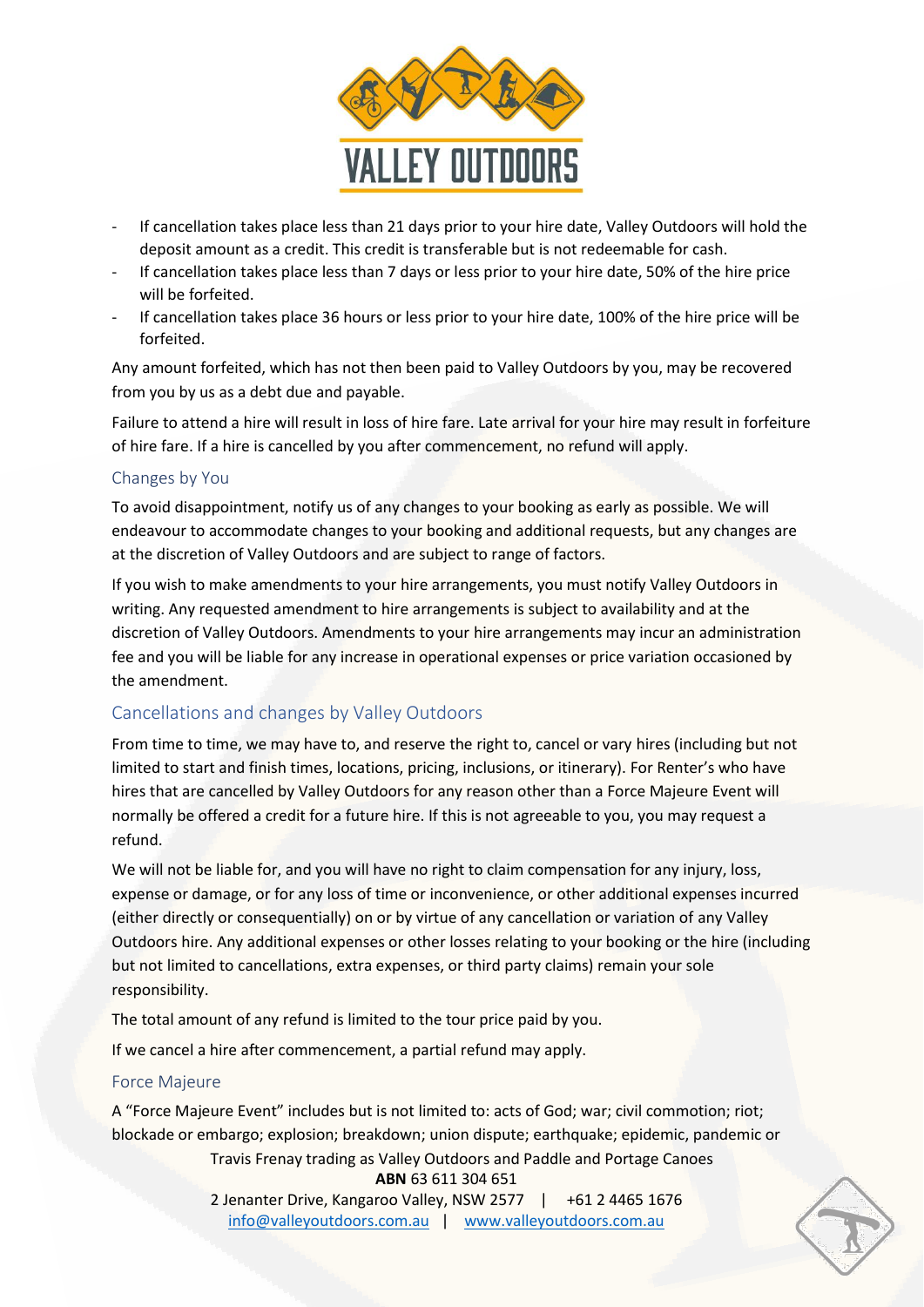

other health emergency; venue closures; extremes of weather; fire hazards; atmospheric hazards or air quality; flood or water hazards; windstorm or other extreme weather event; lack or failure of courses of supply; conditions that are otherwise likely to be hazardous or dangerous; a government travel warning or advice, or any change in such warning or advice; any other adverse or threatening conditions whether political or military or terrorist or otherwise; passage of any law, order, proclamation, regulation, ordinance, demand, requisition or requirement or any other act of any government authority, beyond the reasonable control of the parties, whether or not foreseeable, which would make it dangerous or not viable for a hire to commence or continue, or if, in the absolute discretion of Valley Outdoors, there is a likelihood of any such event occurring which may impact upon the safety of the Renter, or if an act or omission of a third party prevents the hire or an aspect of the hire being delivered in accordance with your booking.

If Valley Outdoors is prevented (directly or indirectly) from performing any of its obligations under the terms of this Agreement because of a Force Majeure Event, Valley Outdoors shall not be liable for and nor will you be entitled to seek any compensation for any injury, loss, expenses or damage (either direct or consequential).

If a hire is cancelled due to a Force Majeure Event, we will offer you a choice of:

- a) a 100% credit of monies paid for your hire; or
- b) a refund minus unrecoverable costs.

If the cancellation due to a Force Majeure Event occurs after a hire has commenced, we can offer you a choice of a pro-rata:

- a) 100% credit for the days that remain on your hire; or
- b) refund minus unrecoverable costs of the days that remain on your hire.

Any credit resulting from a cancellation under this clause does not have an expiry date and is not redeemable for cash.

## Accessibility and Inclusion

Valley Outdoors is an inclusive business that aims to accommodate all participants. If you have any additional requirements, considerations, and specific needs, then please let us know at the time of booking so that we can ensure we are able to make reasonable adjustments and adopt strategies to allow full participation in the activity. Requirements, considerations, and specific needs may relate to or include, but are not limited to, disabilities, mobility challenges, medical conditions, sensory processing challenges, regular medication requirements, cultural and, or faith considerations.

## Check-Out Of Equipment

The Renter responsible for the Equipment for the Hire Period. The Equipment always remains the property of Valley Outdoors.

> Travis Frenay trading as Valley Outdoors and Paddle and Portage Canoes **ABN** 63 611 304 651 2 Jenanter Drive, Kangaroo Valley, NSW 2577 | +61 2 4465 1676 [info@valleyoutdoors.com.au](mailto:info@valleyoutdoors.com.au) | [www.valleyoutdoors.com.au](http://www.valleyoutdoors.com.au/)

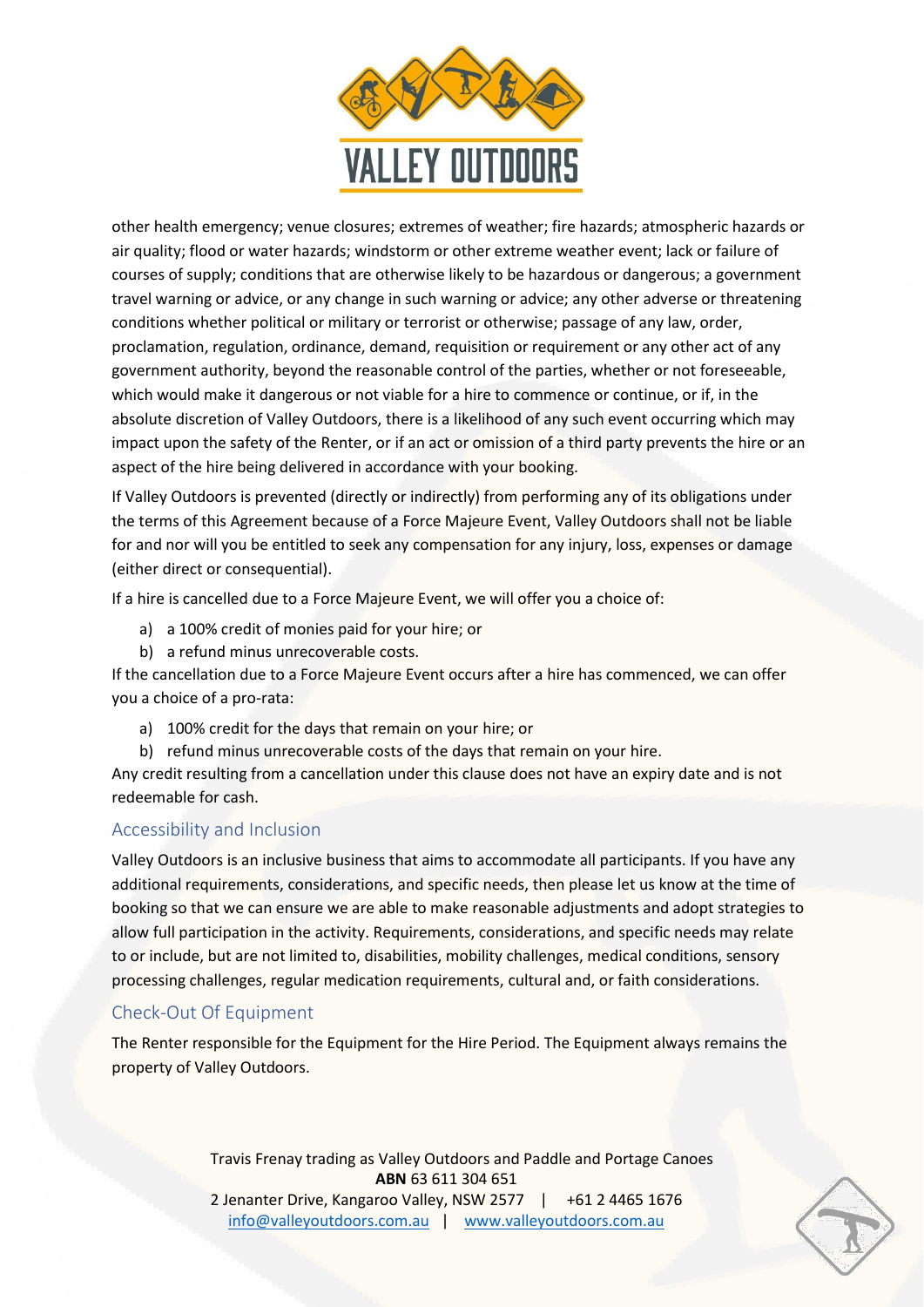

#### Refusal of hire

The Renter must be 18 years or older. Photograph identification is required for the Renter for all hires.

We reserve the right to remove or deny access to anyone who, in our opinion, is under the influence of drugs or alcohol, is a hazard to themselves or others, likely to cause harm (to others, equipment, or the environment), abusive, incapable, unprepared, or acts in any way that may impact the safe participation in the activity or safe use of the equipment.

## Security Deposit

A security deposit is applicable to some hires. On or before pickup of the Equipment you must pay a Security Deposit debited to your credit or debit card immediately. The Security Deposit is fully refundable to you provided you return the Equipment undamaged and have complied fully with this Hire Contract. You authorise Valley Outdoors to deduct from the Security Deposit any amounts due to Valley Outdoors arising out of this Hire Contract. You also authorise Valley Outdoors to process your credit card information in their name for all Rental charges and any other fines, retrieval, court costs, penalties, administrative fees and/or other violations that may be incurred by you during the Rental term.

## Inspection of equipment

Valley Outdoors states that to the best of their knowledge and belief that the equipment is in sound and safe condition and free of any known defects or faults which would affect its safe operation under normal use. You are responsible for inspecting all equipment carefully and to bring any missing or damaged equipment to the attention of Valley Outdoors. Make sure any discrepancies are noted on the rental agreement. Any discrepancies not noted on the rental agreement may result in a fee for damaged or missing equipment.

#### Transport of equipment

Renters are responsible for connecting any trailer, lights, and chains properly, and for securing all equipment before driving. You acknowledge and accept that loading equipment onto a vehicle or a trailer has the potential to cause damage to person or property during loading, unloading or transport of the equipment.

#### Equipment use

- Except as provided by law, the equipment is hired without warranty or guarantee of any kind (this includes item logs, storage history, age, or any other record).
- The Renter agrees to use all equipment for its designed purpose only and in accordance with manufacturer's recommendations.
- The Renter must not in any way alter, modify, tamper with, damage or repair the Equipment
- The Renter must use best endeavours to ensure that the Equipment does not become contaminated with or exposed to any hazardous substances during the Hire Period
- The rented equipment shall not be used for any illegal purpose.

Travis Frenay trading as Valley Outdoors and Paddle and Portage Canoes **ABN** 63 611 304 651

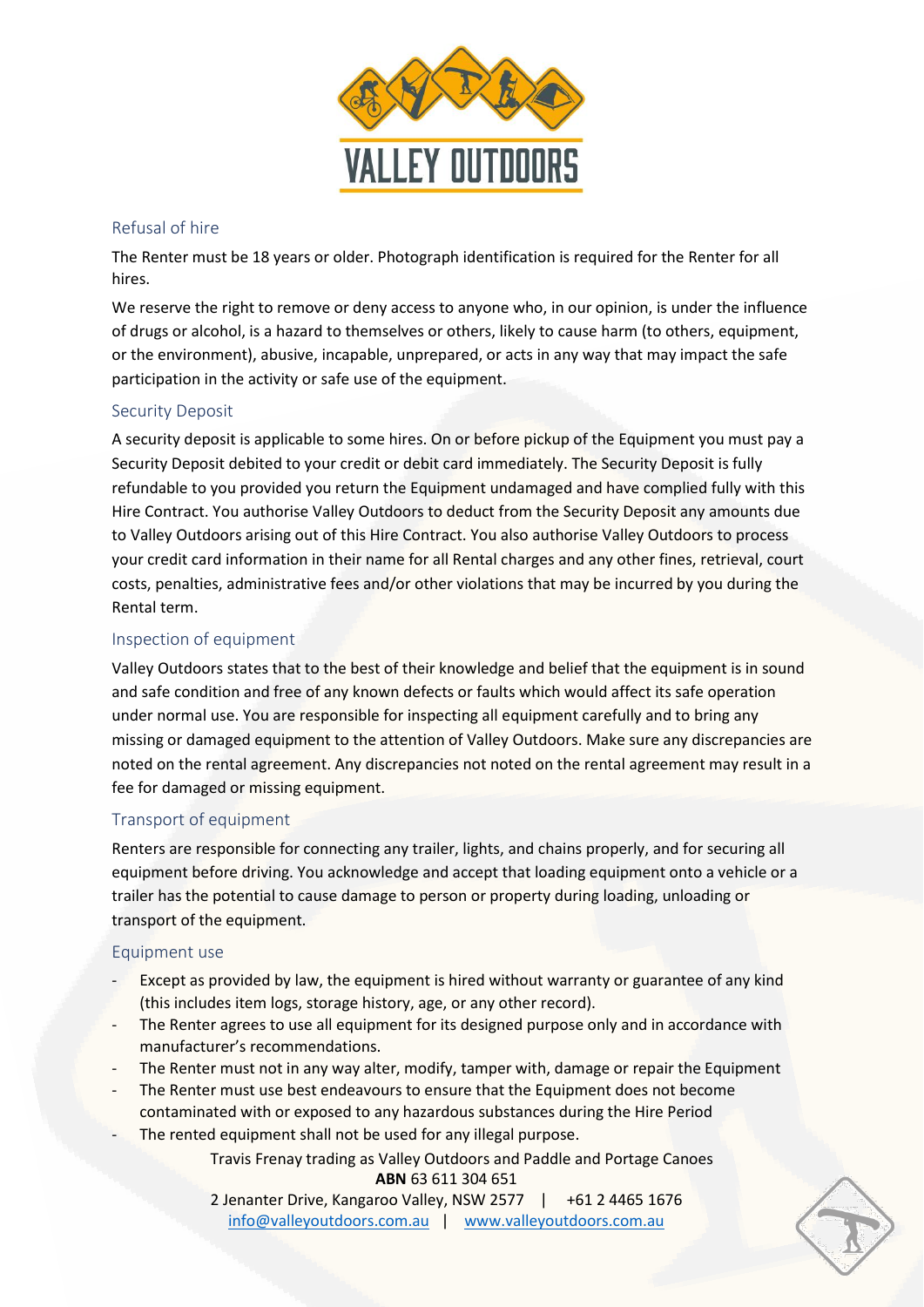

- The Renter is responsible for selecting the Equipment and satisfying yourself as to its suitability, condition and fitness for the particular purpose for which you require the Equipment. No advice is provided on the correct use of the equipment.
- The Renter is responsible for ensuring the safe operation and handling the Equipment, and that participants have the adequate skills, knowledge and experience to safely complete the planned activity.
- Participants must wear suitable attire, including any personal protective equipment, for the expected weather conditions and the activity. Use of aquatic equipment requires the wearing of a life jacket.

#### **Complaints**

If you have a complaint about your hire please inform us as soon as possible so that we can attempt to rectify the matter. If you believe that your complaint has not been resolved through these means then any further complaint should be put in writing to us within 30 days of the end of the hire.

# Check-In (return) of Equipment

The Renter must return the Equipment to Valley Outdoors in the same clean condition and good working order it was in when they received it, ordinary fair wear and tear excluded. It is The Renter's responsibility to return the Equipment during Ordinary Business Hours. The Renter must obtain the prior approval of Valley Outdoors if you wish to return the Equipment outside Ordinary Business Hours. The Renter must not change the drop-off location from that specified in the Hire Form unless you have first obtained authorisation from Valley Outdoors.

#### Late returns

Equipment must be returned at the agreed time. Any returns after this time will incur a surcharge. If equipment is not returned within 3 working days of the due date, you will be charged the full replacement cost of the non-returned equipment.

#### Dirty Equipment

A cleaning fee will be charged if the rental equipment is returned in an excessively dirty condition. Valley Outdoors does not expect rental equipment to be returned in spotless condition but please make a reasonable effort to clean gear before returning it.

#### Damaged equipment

During the Hire Period the renter is responsible for the equipment and shall take all reasonable steps to properly care for and maintain the Equipment. In the event that the Equipment is lost, stolen or damaged beyond fair wear and tear, the Renter will be liable for any costs incurred by Valley Outdoors to recover, repair and/or replace the Equipment.

It is solely the discretion of Valley Outdoors to determine if damaged equipment will be repaired or replaced. Replacement costs are calculated at full market price of an equivalent product, including shipping and GST.

> Travis Frenay trading as Valley Outdoors and Paddle and Portage Canoes **ABN** 63 611 304 651 2 Jenanter Drive, Kangaroo Valley, NSW 2577 | +61 2 4465 1676 [info@valleyoutdoors.com.au](mailto:info@valleyoutdoors.com.au) | [www.valleyoutdoors.com.au](http://www.valleyoutdoors.com.au/)

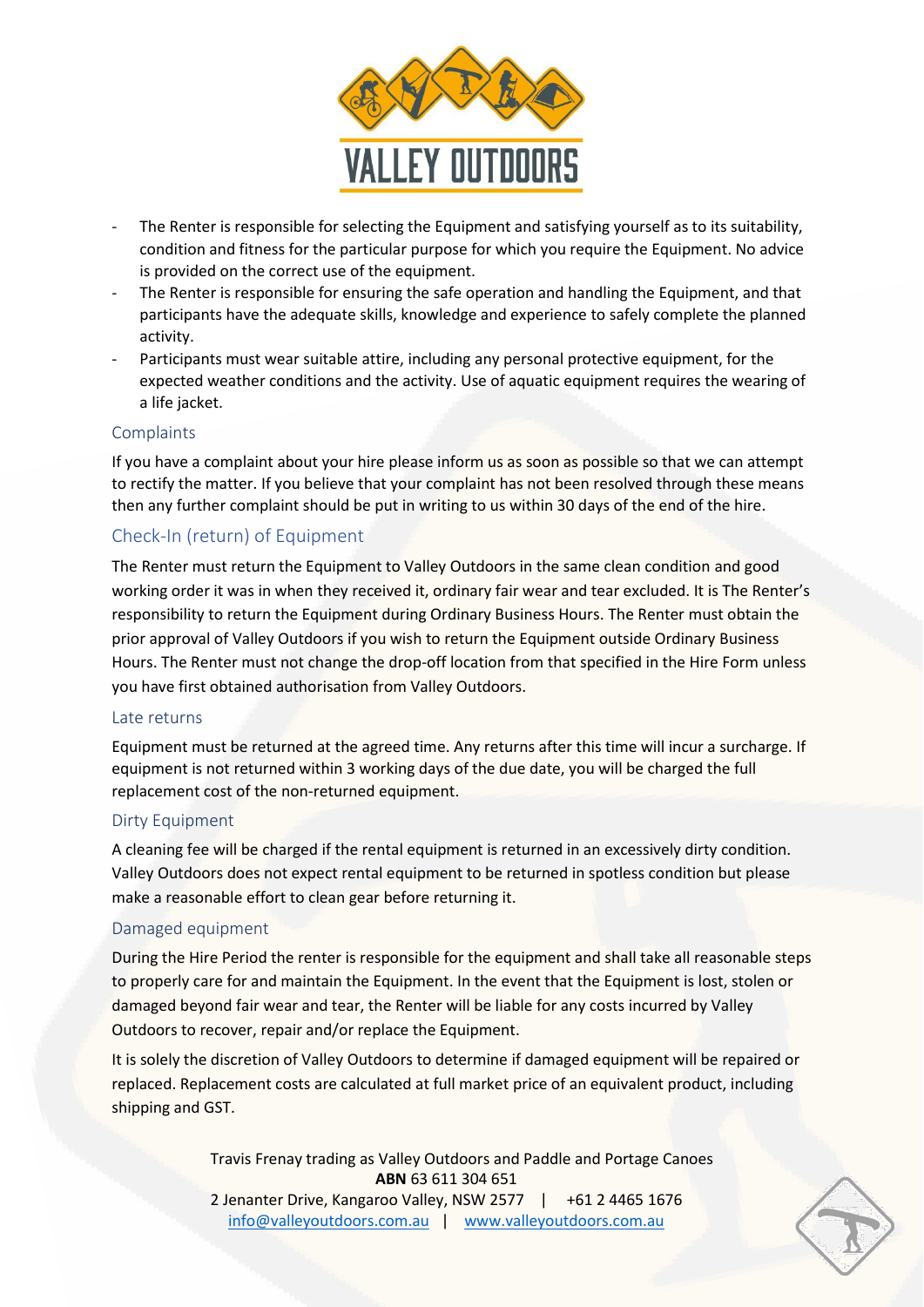

# Acceptance of Risk

The Renter acknowledges that the use of the hire equipment involves a degree of personal risk. The renter may be undertaking activities where present dangers and physical challenges are greater than those present in our daily lives. It is the Renter's responsibility to be acquainted with all relevant information, including applicable risks and the nature of activity. The Renter acknowledges that the equipment hire is made in light of consideration of this information and the Renter accepts the risks attendant upon such activity. To the fullest extent permitted by law, we accept no liability in relation to these additional risks.

## Release and discharge from all claims

To the extent permitted by law, by accepting the additional inherent dangers and risks associated with the hire, you release, waive and discharge all Valley Outdoors representatives from all claims, actions or losses for personal injury or death, property damage, loss of services, loss of profits, consequential, exemplary, indirect or punitive damages or otherwise which may arise out of or occurring during or in connection with the hire or any activities conducted in conjunction with the hire unless caused by the reckless conduct of Valley Outdoors representatives.

# Limitation of liability

Our services which include our equipment hire ("**Services**") may come with guarantees that cannot be excluded under Australian Consumer Law.

"Australian Consumer Law" means the uniform consumer protection law set out in Schedule 2 of the *Competition and Consumer Act 2010* (Cth) (the **CCA**).

To the maximum extent permitted by law (including the CCA) we exclude all liability whatsoever to you or any other person (whether in contract tort or otherwise) for any loss (whether direct, indirect, consequential) including death or personal injury or damage of any kind that may be suffered as a result of any act or omission whether negligent or otherwise by or on behalf of us in connection with the Services or any other matter or thing relating to these Booking Conditions except to the extent that such loss or damage is incurred as a direct result of our fraud or wilful misconduct. This clause does not limit or exclude your rights under the CCA.

(Limitation of Liability) Where the law implies a warranty into these Booking Conditions which may not lawfully be excluded (in particular warranties under the CCA) our liability for breach of such a warranty will be limited to either supplying the Services again or payment of the cost of having the services supplied again.

(Indemnity) You indemnify us (and all of our subsidiaries, officers, employees, contractors and agents) against all losses, claims actions, proceedings, damages, costs and expenses (including legal fees) arising from any claim by a third party arising directly or indirectly out of or in connection with:

a. your access or use of the Services, this includes your delegate's access or use of the Services; and

b. any breach by you (or your delegate) of:

Travis Frenay trading as Valley Outdoors and Paddle and Portage Canoes **ABN** 63 611 304 651